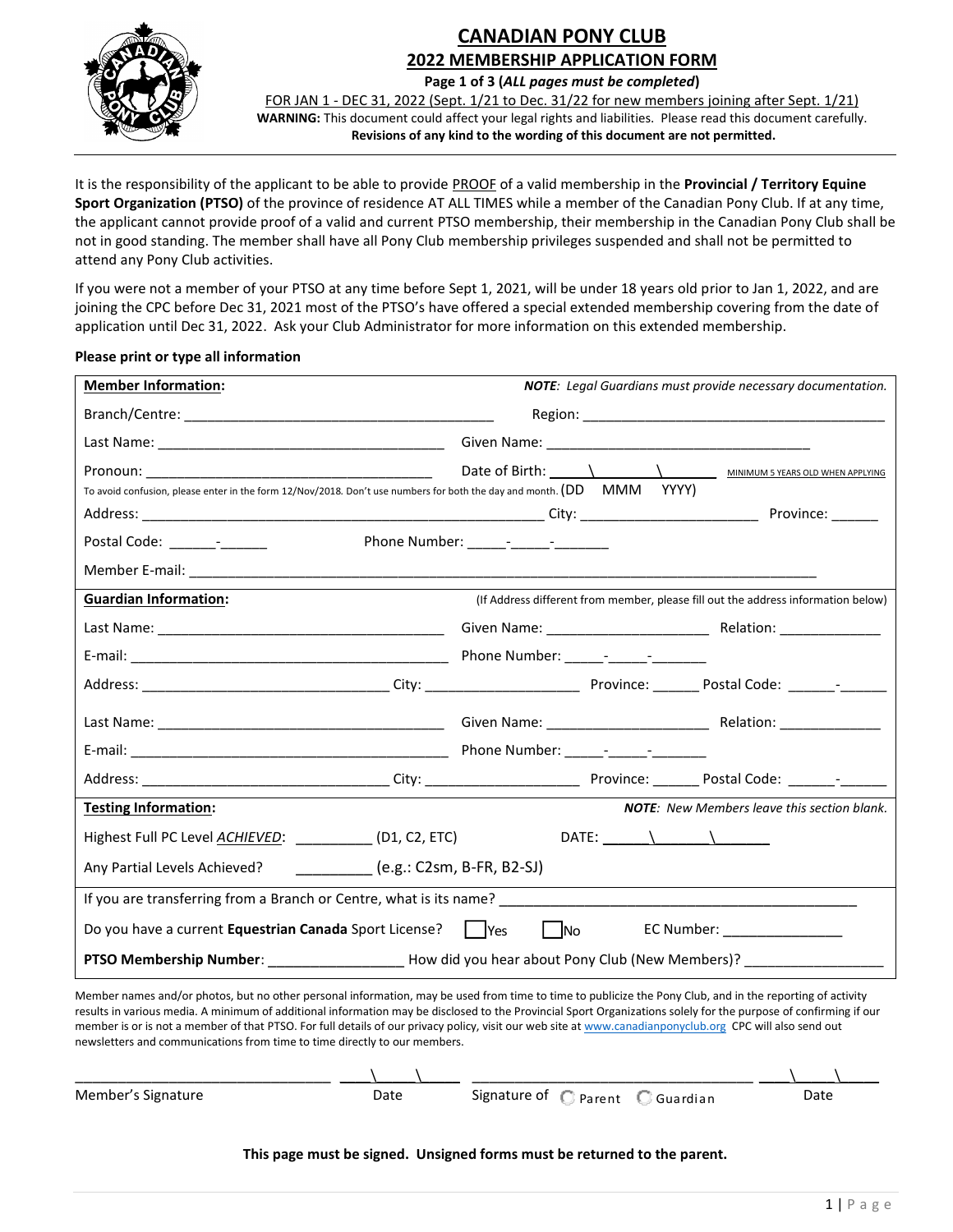

# **CANADIAN PONY CLUB 2022 MEMBERSHIP APPLICATION FORM**

**Page 2 of 3 (***ALL pages must be completed***)**

FOR JAN 1 - DEC 31, 2022 (Sept. 1/21 to Dec. 31/22 for new members joining after Sept. 1/21) **WARNING:** This document could affect your legal rights and liabilities. Please read this document carefully. **Revisions of any kind to the wording of this document are not permitted.**

I acknowledge that the sport of horses is a high-risk sport and that I am participating at my own risk and in full knowledge of the hazards and potential hazards inherent in this sport. I further acknowledge the inherent risks in riding and working around horses, which risks include bodily injury to both horse and rider which can result from normal use, competition or schooling.

In consideration of being allowed to participate, I hereby assume all risk, and I hereby release and absolve the Canadian Pony Club Inc. et al, and its affiliated Provincial Club officials, volunteers, Officers, Directors, agents, representatives and employees, and the owners and occupiers of the land upon which the competition/activity is held, from all responsibility, liability or claims of any nature and kind which I may have arising from my participation, including but not limited to bodily injury or death to myself or my horse(s) and damage to property arising from any cause whatever.

I hereby declare that we have reviewed the foregoing Acceptance of Risk paragraphs sufficiently to understand the risks involved in Canadian Pony Club Inc. membership and in Regional and National events and activities. I hereby declare that in signing this document I agree to the conditions stated herein and that it is binding upon my executors, heirs and assigns.

|                                                                                                                                                                                                                                                                                                                                                                                                                                                                    | If a member is under 18 years of age at the date this form is signed, the Parent/Guardian of<br>the member must sign. If a member is 18 years of age or older at the date of the signing of this<br>Form, the Parent/Guardian is no longer required to accept legal responsibility for the member<br>and need not sign. |                                                       |  |  |
|--------------------------------------------------------------------------------------------------------------------------------------------------------------------------------------------------------------------------------------------------------------------------------------------------------------------------------------------------------------------------------------------------------------------------------------------------------------------|-------------------------------------------------------------------------------------------------------------------------------------------------------------------------------------------------------------------------------------------------------------------------------------------------------------------------|-------------------------------------------------------|--|--|
| Signature of Member                                                                                                                                                                                                                                                                                                                                                                                                                                                | understand and agree to the terms and conditions stated herein on behalf of<br>and myself.                                                                                                                                                                                                                              |                                                       |  |  |
|                                                                                                                                                                                                                                                                                                                                                                                                                                                                    |                                                                                                                                                                                                                                                                                                                         |                                                       |  |  |
| Date                                                                                                                                                                                                                                                                                                                                                                                                                                                               | Signature of:<br>Guardian<br>Parent                                                                                                                                                                                                                                                                                     |                                                       |  |  |
|                                                                                                                                                                                                                                                                                                                                                                                                                                                                    |                                                                                                                                                                                                                                                                                                                         |                                                       |  |  |
|                                                                                                                                                                                                                                                                                                                                                                                                                                                                    | Date                                                                                                                                                                                                                                                                                                                    |                                                       |  |  |
| Print name                                                                                                                                                                                                                                                                                                                                                                                                                                                         |                                                                                                                                                                                                                                                                                                                         |                                                       |  |  |
|                                                                                                                                                                                                                                                                                                                                                                                                                                                                    |                                                                                                                                                                                                                                                                                                                         |                                                       |  |  |
|                                                                                                                                                                                                                                                                                                                                                                                                                                                                    | Print name                                                                                                                                                                                                                                                                                                              |                                                       |  |  |
| D.C. / RC ADMINISTRATOR USE ONLY                                                                                                                                                                                                                                                                                                                                                                                                                                   |                                                                                                                                                                                                                                                                                                                         |                                                       |  |  |
| I certify that the above-named member and parents have reviewed this document and have had an opportunity to question me for<br>clarification of any items where they were not satisfied that they had a good understanding of the risks. My signature does not indicate any<br>agreement to accept any risks or responsibility related to this member.<br>This applicant has submitted a<br>This applicant has provided a copy<br>PTSO membership application and |                                                                                                                                                                                                                                                                                                                         |                                                       |  |  |
| of a PTSO membership card which                                                                                                                                                                                                                                                                                                                                                                                                                                    |                                                                                                                                                                                                                                                                                                                         | fees through this Club sufficient to                  |  |  |
| expires on:                                                                                                                                                                                                                                                                                                                                                                                                                                                        | Branch / Centre Name                                                                                                                                                                                                                                                                                                    | cover the period from now until<br>December 31, 2022. |  |  |
| (copy attached)                                                                                                                                                                                                                                                                                                                                                                                                                                                    |                                                                                                                                                                                                                                                                                                                         | N <sub>o</sub><br>Yes                                 |  |  |
|                                                                                                                                                                                                                                                                                                                                                                                                                                                                    | Date:                                                                                                                                                                                                                                                                                                                   |                                                       |  |  |
| Signature of D.C. / RC Administrator                                                                                                                                                                                                                                                                                                                                                                                                                               | <b>DD</b><br><b>MMM</b>                                                                                                                                                                                                                                                                                                 | YYYY (this is the official date of this application)  |  |  |
|                                                                                                                                                                                                                                                                                                                                                                                                                                                                    | If it is not a naront who is circuing the DC must can the document civing the naron the outhority to cian an behalf of the member                                                                                                                                                                                       |                                                       |  |  |

If it is not a parent who is signing, the DC must see the document giving the person the authority to sign on behalf of the member. If this is a renewal membership, the registration is due at the National Office NO LATER THAN DEC 31, 2021

All members must complete this form immediately upon joining *Canadian Pony Club Inc. (CPC Inc.)* and upon each renewal of membership. Members who do not submit properly completed Membership Application Forms will not be permitted to take part in any CPC Inc. activities unless or until the Membership Application Form is executed and submitted to the Region. Members may have reasonable opportunity to seek independent legal advice in advance of executing this Form if desired. If any material information changes during the course of the membership, the member is obligated to advise CPC Inc. in writing of the revised information.

Completed forms will be kept on file by the Region and used to confirm that all members and their parents/guardians are aware that there are significant risks involved in working with and around horse and that all regional and national event applicants are aware of the risks involved in competition.